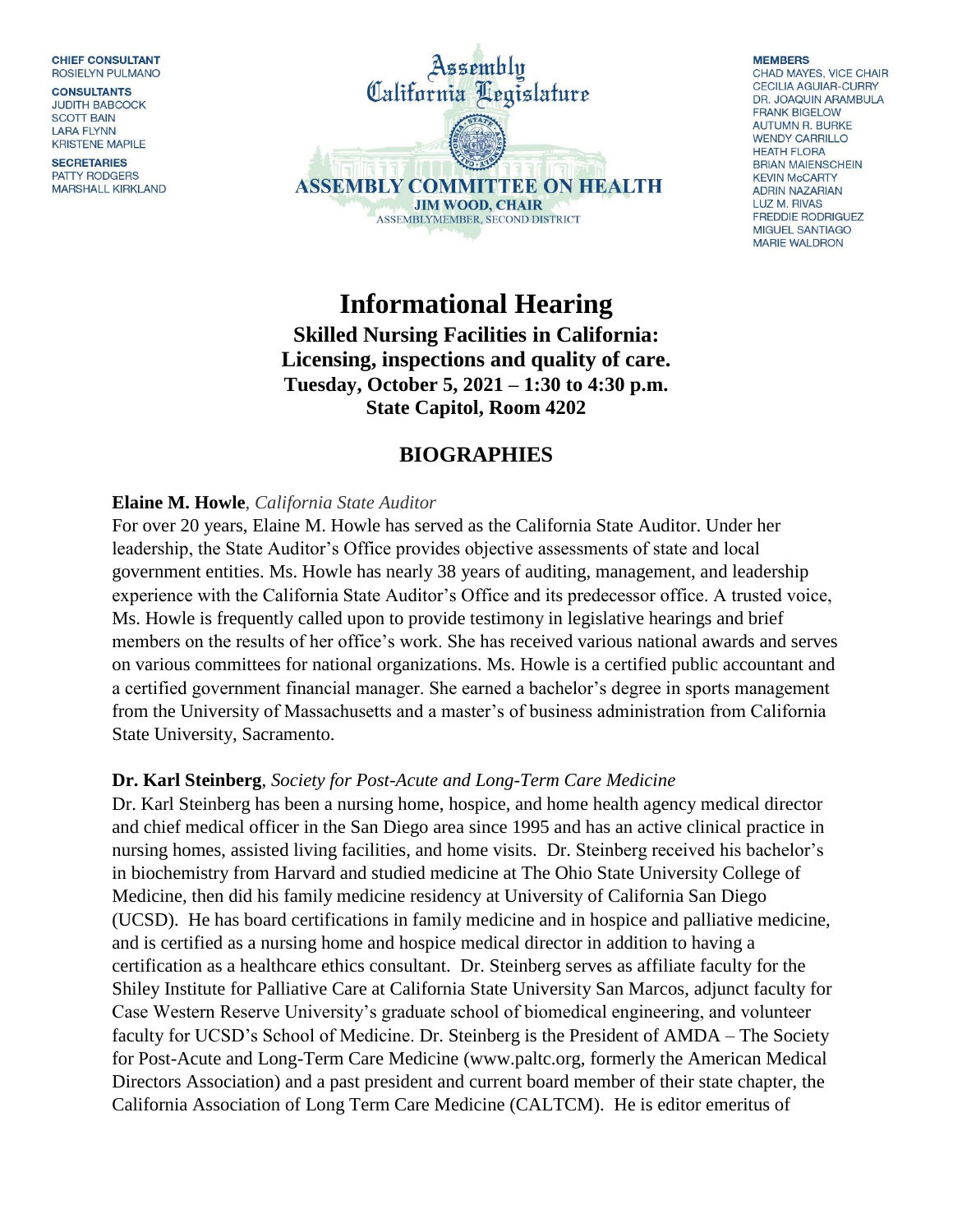AMDA's newsmagazine, Caring for the Ages, and an associate editor of their peer-reviewed journal, JAMDA. He is on the Board of Directors of the San Diego County Medical Society and serves as a delegate to the AMA and California Medical Association's House of Delegates. Dr. Steinberg is also serving on the California Insurance Commissioner's Long-Term Care Insurance Task Force on behalf of CMA. He is a past chair and current board member of the Coalition for Compassionate Care of California. Dr. Steinberg is on the American Academy of Hospice and Palliative Medicine's Public Policy Committee, serves as vice president of the National POLST organization, and is on the National Quality Forum's standing committee on Geriatrics and Palliative Medicine. Dr. Steinberg enjoys presenting at educational conferences to professional audiences and the public, and also serves as a consultant and testifying expert witness in civil lawsuits and regulatory matters. However, up until the COVID pandemic started, Dr. Steinberg was probably best known for taking his dogs on patient care rounds with him on most days.

### **Anthony Chicotel**, *Staff Attorney, California Advocates for Nursing Home Reform*

Tony Chicotel is from Huron, Ohio and a graduate of Muskingum University (B.A.) The Ohio State University College of Law (J.D.) and the University of California School of Public Policy (MPP). Since 2006, Tony has worked for California Advocates for Nursing Home Reform, also known as CANHR. His primary work is to promote the rights of residents in long term care facilities - through litigation, legislation, regulatory policy, and consumer education. Tony's focus areas include: civil rights, eviction defense, dementia care, incapacity and decisionmaking, conservatorship, and end-of-life care. He loves to read, play and watch sports, and hang out with his partner and three kids.

**Tiffany Whiten,** *Senior Government Relations Advocate, California State Council of SEIU* Tiffany Whiten is Senior Government Relations Advocate at SEIU California State Council where she oversees and coordinates state legislative and administrative policy development on many SEIU-California policy priorities, including assisted living, IHSS, nursing homes, adult day care, developmentally disabled, adult protective services and racial equity. Prior to working at SEIU California, she worked for Niemela Pappas and Associates and worked in the Legislature, beginning in 2007 for Senate President proTem Don Perata as well as worked for Senator Loni Hancock, Senate Majority Leader Ellen Corrbett and Senator Mark DeSaulnier during her time in the Legislature.

#### **Craig Cornett,** *CEO/President, California Association of Health Facilities*

Craig Cornett is the CEO/President of the California Association of Health Facilities (CAHF), a non-profit trade association representing skilled nursing facilities and intermediate care facilities for people with intellectual disabilities. Prior to coming to CAHF in December 2017, Craig was Budget Director and Chief Fiscal Advisor for the California Senate President Pro Tem, a position he held under two Senate leaders from 2008 to 2017. As the California Senate's finance director, he advised the Senate leader and Democratic Caucus on state fiscal policy matters, developed state budget and fiscal strategies for the Senate, coordinated the Senate's work on the annual state budget and fiscal legislation, and negotiated budget and fiscal issues with the Senate Republican Caucus, the Assembly, the Governor's administration, and the state's other